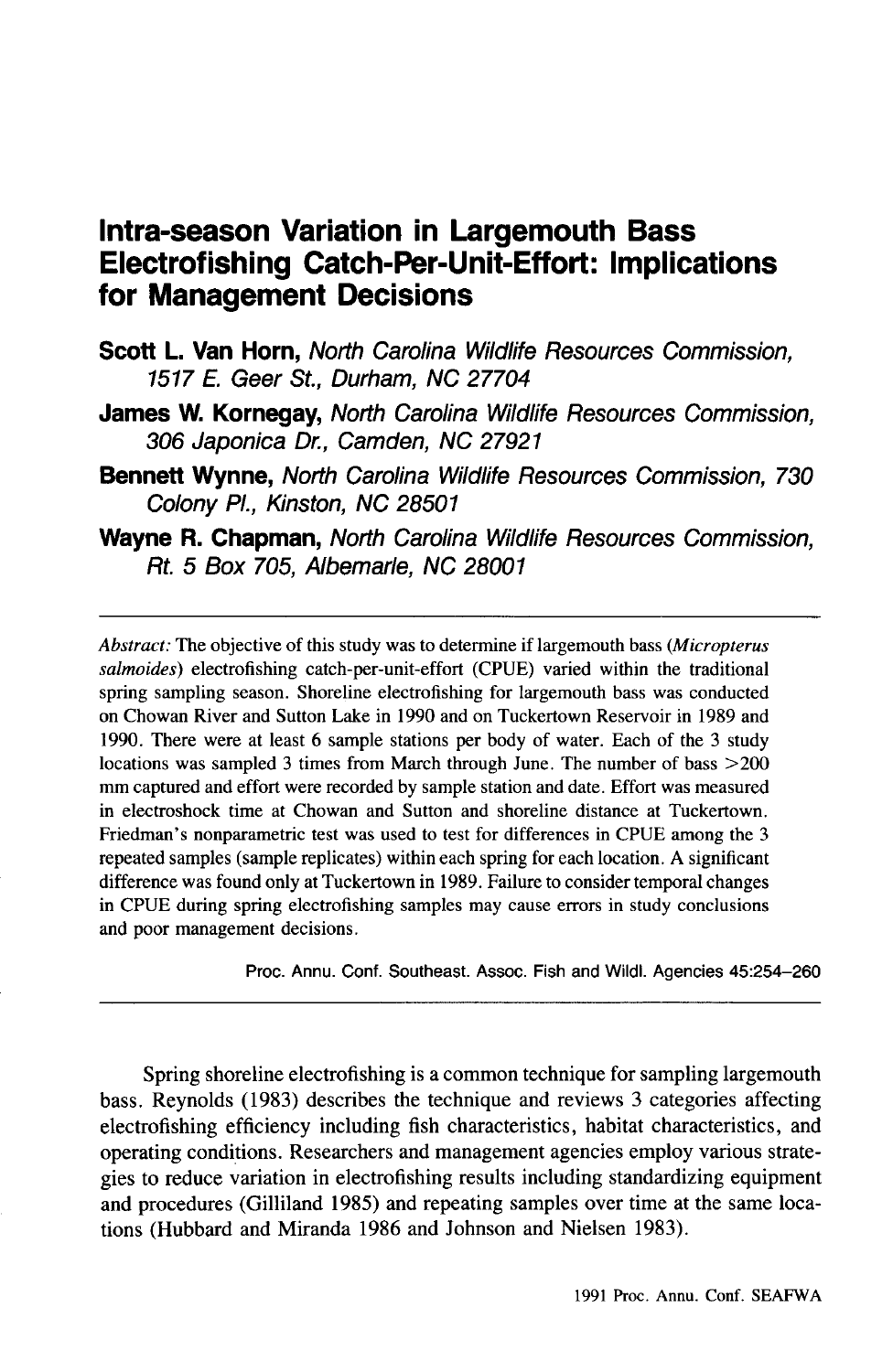Electrofishing catch rates expressed as the number of fish caught per unit shoreline sampling distance or elapsed electroshock time are routinely used as indices of largemouth bass abundance. Comparisons of CPUE through time are then used to evaluate changes in largemouth bass abundance associated with forage introductions (Anderson and Rabeni 1988), length limit changes (Summers 1988, Novinger 1987). changes in associated predator species (Boxrucker 1987), and other management or ecological manipulations. Largemouth bass management objectives may be stated in terms of meeting some minimum electrofishing CPUE. Occasionally changes in CPUE through time are combined with age information to estimate total mortality rates for largemouth bass.

Management decisions concerning largemouth bass are made within many fisheries management agencies on the basis of data supplied by repeated annual shoreline electrofishing samples from selected waters. A common sampling protocol is to electrofish a reservoir each spring at fixed sample sites until a predetermined shoreline distance, elapsed shocking time, or number of bass captured is met. Work at each reservoir may typically be completed within a week. Budget decisions often preclude sample replication in time and when effort and catches are large it is easy to be satisfied with such a sample. CPUE is readily calculated from such data and used to meet a variety of objectives. Unfortunately, the sampling protocol ignores many of the sources of variation in efficiency mentioned by Reynolds (1983) and in worst case will result in poor fisheries management decisions.

We conducted shoreline electrofishing samples on 3 water bodies in North Carolina but repeated the samples at varying time intervals between March and June. Our objective was to determine if largemouth bass electrofishing CPUE varied within the traditional spring sampling season.

## **Methods**

Daytime shoreline electrofishing was conducted during the spring of 1990 on the Chowan River and Sutton Lake and spring 1989 and 1990 on Tuckertown Reservoir. Chowan River is an 80-km blackwater tributary to Albemarle Sound in northeastern North Carolina. Sutton Lake is a 500-ha cooling pond for a coal fired electric generating facility located near Wilmington in the southeastern corner of the state. Tuckertown Reservoir (1,024 ha) is a mainstream impoundment of the Yadkin River located in the central region of North Carolina.

Largemouth bass were collected at Chowan River and Sutton Lake with a boat mounted electrofishing unit using pulsed DC current applied from a Smith-Root Mark VI electrofisher. Sampling at Tuckertown Reservoir was done similarly except a Coffelt electrofisher was used.

Sample stations were selected subjectively. We tried to distribute the stations over habitat types and the total area of each study location. The outside boundaries of each sample station were defined by markers on the shoreline. Sample station lengths were measured (m) at Tuckertown Reservoir.

Six stations were selected on the Chowan river and sampled over a 2-day period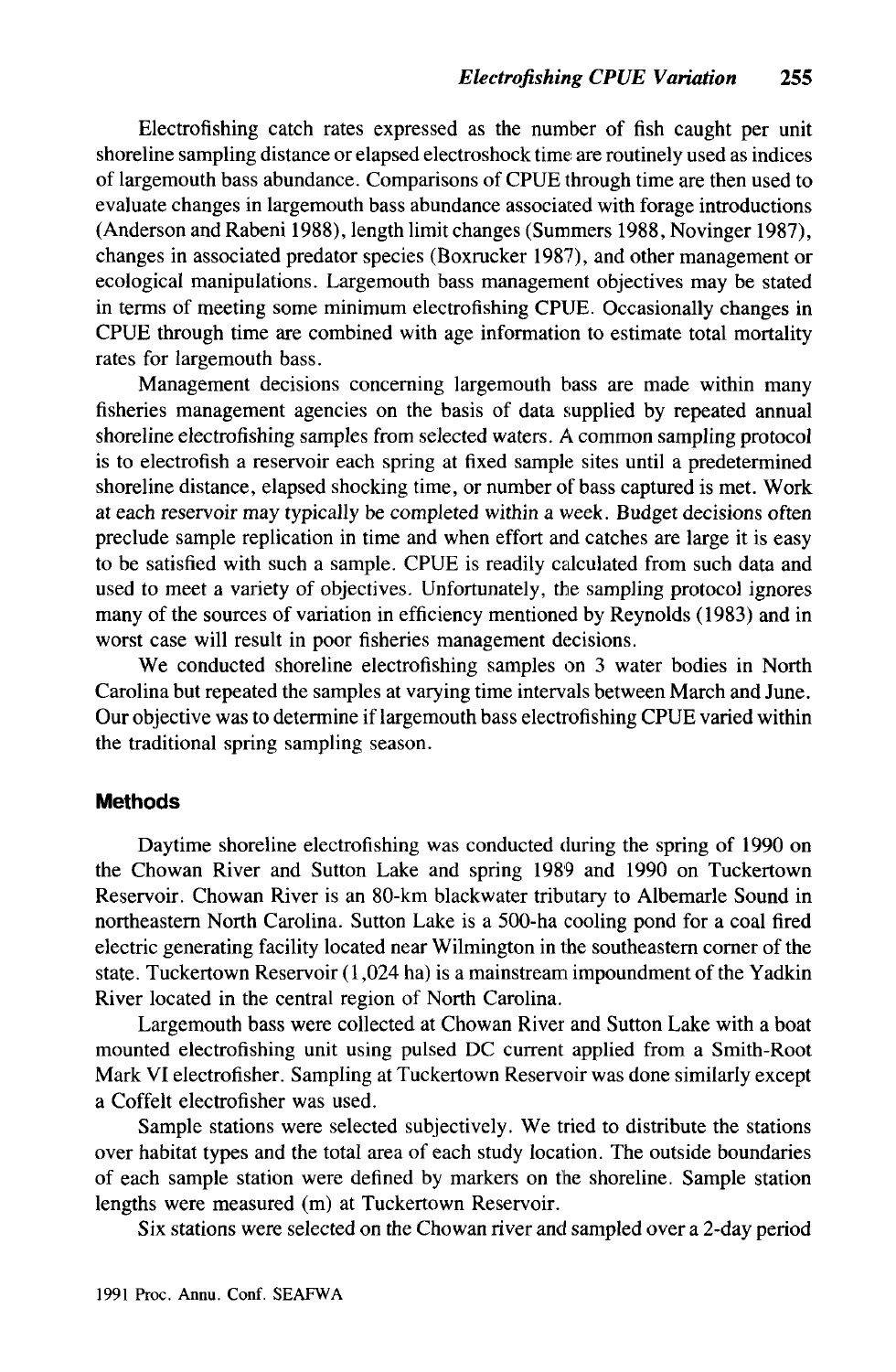at weekly intervals beginning 4 June 1990. Shoreline is poorly defined along the swampy borders of the Chowan so effort was recorded as elapsed electroshock time and varied by station.

Eight sample stations were electrofished at Sutton Lake once each in March, April, and May 1990. Again, effort was recorded as elapsed electroshock time and varied by station.

Ten sample stations were electrofished on Tuckertown Reservoir at approximately 2-week intervals beginning in early April and ending in May in 1989 and 1990. Effort was recorded by distance instead of time. Sample stations varied in length.

Catch-per-unit-effort for each sampling station and replicate was calculated as number of fish captured per minute of electroshock time for Chowan and Sutton and number of fish captured per 100 m shoreline electrofished at Tuckertown. Only  $fish > 200$  mm were included in the CPUE calculations. Catch-per-unit-effort was compared among replicates within each year by study location using Friedman's nonparametric test.

# **Results**

A total of 310 largemouth bass > 200 mm were collected from the Chowan in 11.54 hours of actual electroshocking time (Table 1). Pooled CPUE for each replicate sample was 0.36, 0.59, and 0.37 fish/minute from first to last week (Table 2). Friedman's test (Systat 1985) indicated there were no differences among sample weeks ( $P = 0.130$ ).

A total of 140 largemouth bass  $>200$  mm were captured at Sutton Lake in 10.41 hours of electrofishing. Pooled CPUE's for March, April, and May were 0.25, 0.17, and 0.27 fish/minute (Table 3). Friedman's test failed to discern a difference in CPUE among samples ( $P = 0.882$ ).

A total of 1,309 bass > 200 mm were captured at Tuckertown Reservoir in 50.3 km of shoreline electrofishing in 1989. Pooled CPUE's increased steadily through

| Location             | Sampling effort |          |          |
|----------------------|-----------------|----------|----------|
|                      | Sample 1        | Sample 2 | Sample 3 |
| Chowan River         |                 |          |          |
| 1990 (hours)         | 4.25            | 3.70     | 3.59     |
| Sutton Lake          |                 |          |          |
| 1990 (hours)         | 3.27            | 4.12     | 3.02     |
| Tuckertown Reservoir |                 |          |          |
| 1989(m)              | 17216           | 16516    | 16606    |
| $1990$ (m)           | 20847           | 20361    | 20900    |

Table 1. Electroshocking effort from largemouth bass samples collected Chowan River, Sutton Lake, and Tuckertown Reservoir, North Carolina.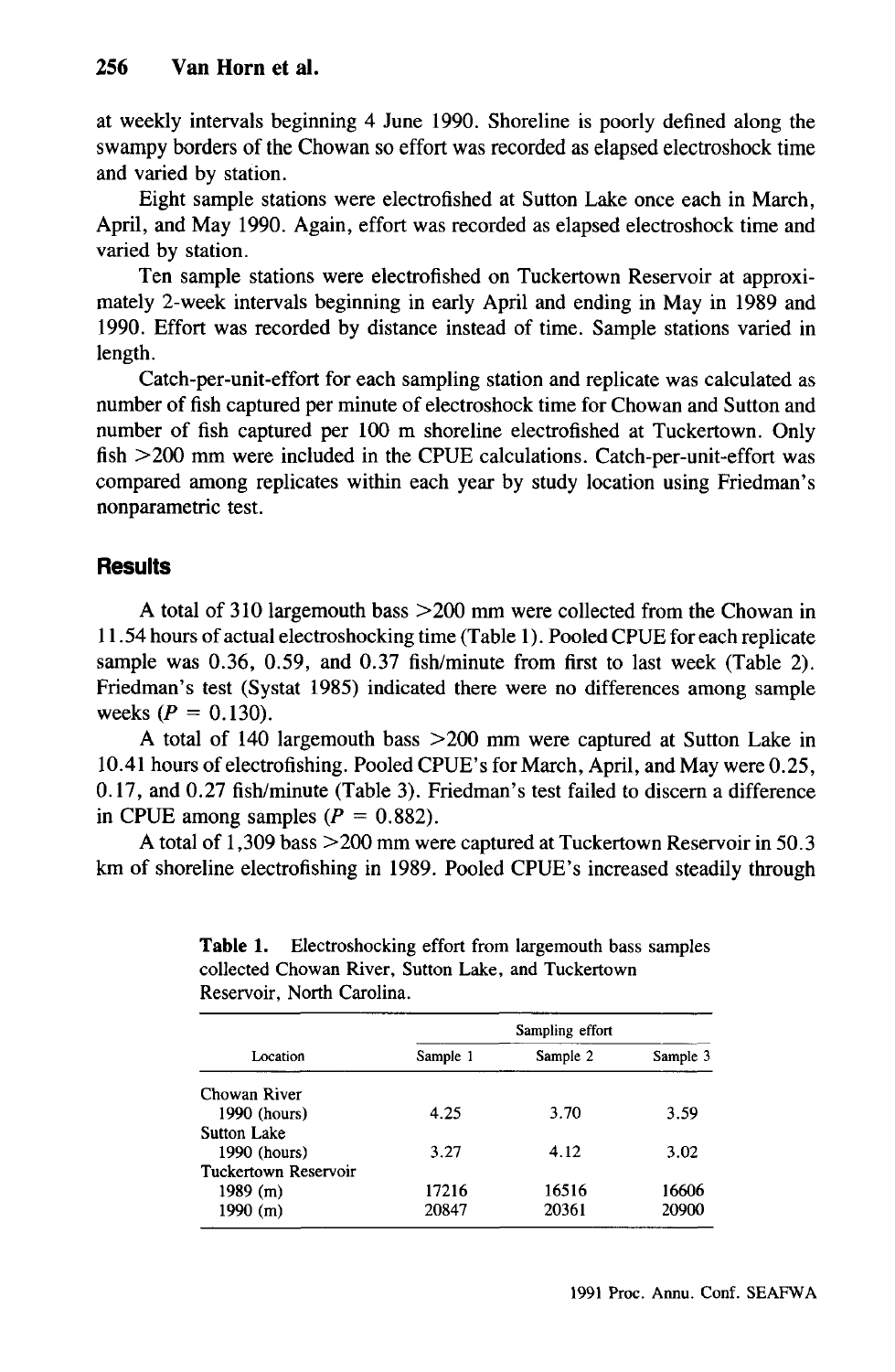| Station     | CPUE (fish/min) |         |         |
|-------------|-----------------|---------|---------|
|             | 6/4.5           | 6/11.12 | 6/18.19 |
|             | 0.17            | 0.34    | 0.17    |
| 2           | 0.40            | 0.78    | 0.36    |
| 3           | 0.25            | 0.74    | 0.82    |
| 4           | 0.36            | 0.41    | 0.26    |
| 5           | 0.78            | 0.49    | 0.27    |
| 6           | 0.34            | 0.64    | 0.36    |
| Pooled CPUE | 0.36            | 0.59    | 0.37    |

Table 2. Electrofishing catch-per-unit-effort of largemouth bass  $(fish > 200$  mm) from Chowan River. North Carolina, in June 1990.

Table 3. Electrofishing catch-per-unit-effort of largemouth bass (fish  $>200$  mm) from Sutton Lake, North Carolina, in March-May 1990.

| <b>Station</b> | CPUE (fish/min) |        |      |
|----------------|-----------------|--------|------|
|                | 3/19.20         | 4/9,10 | 5/15 |
|                | 0.13            | 0.03   | 0.13 |
| 2              | 0.04            | 0.19   | 0.20 |
| 3              | 0.09            | 0.27   | 0.43 |
| 4              | 1.37            | 0.08   | 0.41 |
| 5              | 0.49            | 0.30   | 0.28 |
| 6              | 0.09            | 0.24   | 0.22 |
| 7              | 0.09            | 0.20   | 0.17 |
| 8              | 0.35            | 0.11   | 0.24 |
| Pooled CPUE    | 0.25            | 0.17   | 0.27 |

the sampling period from 1.85 fish/100 m to 3.43 fish/100 m or about an  $86\%$ increase in CPUE (Table 4). Friedman's test indicated a highly significant difference in CPUE among sampling periods ( $P = 0.002$ ). The following year (1990), a total of 1,304 fish >200 mm were captured in 62.1 km of shoreline electrofishing. Pooled CPUE's changed from 2.09 to 2.39 and then dropped to  $1.83$  fish/100 m during the April–May samples (Table 5). Friedman's test failed to find differences among sample replicates ( $P = 0.928$ ).

## **Discussion**

High variation among our sample stations made detecting small differences in CPUE between replicates very difficult. However, the significant differences among sample replicates that we observed at Tuckertown Reservoir in 1990 indicate that electrofishing efficiency can vary intra-seasonally. The resulting temporal variation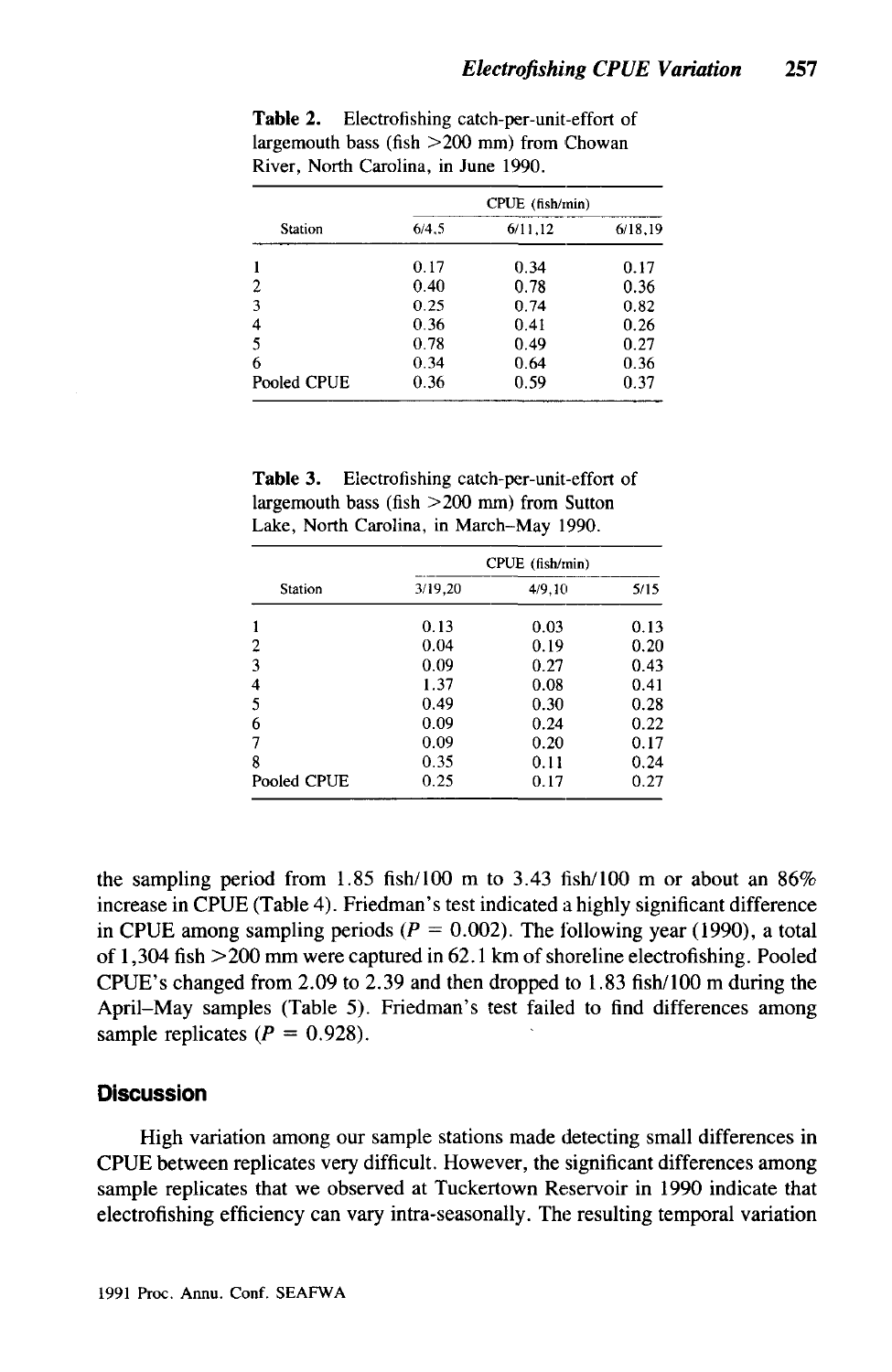| Station     | CPUE (fish/100m) |              |             |
|-------------|------------------|--------------|-------------|
|             | $4/3 - 13$       | $4/24 - 5/5$ | $5/12 - 22$ |
|             | 1.98             | 2.79         | 4.56        |
| 2           | 2.88             | 3.04         | 6.65        |
| 3           | 1.76             | 3.23         | 3.80        |
| 4           | 1.88             | 2.16         | 2.87        |
| 5           | 1.84             | 2.77         | 3.20        |
| 6           | 2.16             | 4.46         | 2.93        |
| 7           | 2.51             | 1.94         | 2.35        |
| 8           | 1.53             | 2.25         | 2.30        |
| 9           | 1.01             | 3.45         | 4.57        |
| 10          | 0.84             | 1.07         | 1.16        |
| Pooled CPUE | 1.85             | 2.56         | 3.43        |

Table 4. Electrofishing catch-per-unit-effort of largemouth bass (fish  $>200$  mm) from Tuckertown Reservoir, North Carolina, during April–May 1989.

Electrofishing catch-per-unit-effort of Table 5. largemouth bass (fish  $>200$  mm) from Tuckertown Reservoir, North Carolina, during April-May 1990.

| Station     | CPUE (fish/100m) |             |            |
|-------------|------------------|-------------|------------|
|             | $4/2 - 11$       | $4/16 - 25$ | $5/1 - 14$ |
| 1           | 2.59             | 1.88        | 2.69       |
| 2           | 4.01             | 3.95        | 1.36       |
| 3           | 2.66             | 1.36        | 1.98       |
| 4           | 1.83             | 1.84        | 2.04       |
| 5           | 1.72             | 3.26        | 1.90       |
| 6           | 3.39             | 3.03        | 3.53       |
| 7           | 4.02             | 3.00        | 1.71       |
| 8           | 2.21             | 2.21        | 1.70       |
| 9           | 1.45             | 4.19        | 3.04       |
| 10          | 0.49             | 0.57        | 0.26       |
| Pooled CPUE | 2.09             | 2.39        | 1.83       |

in CPUE has important consequences for designing and interpreting studies using electrofishing CPUE as an index of largemouth bass abundance.

If our sampling protocol had required a single electrofishing trip through each sample station we would have had no sense of the temporal variation at Tuckertown. Fishery managers may be interested in measuring changes in adult largemouth bass abundance as low as 15% or 20%. When significant differences in CPUE due to temporal variation in electrofishing efficiency (and not population differences) exceed 15% or 20%, annual single pass electrofishing samples may fail to detect real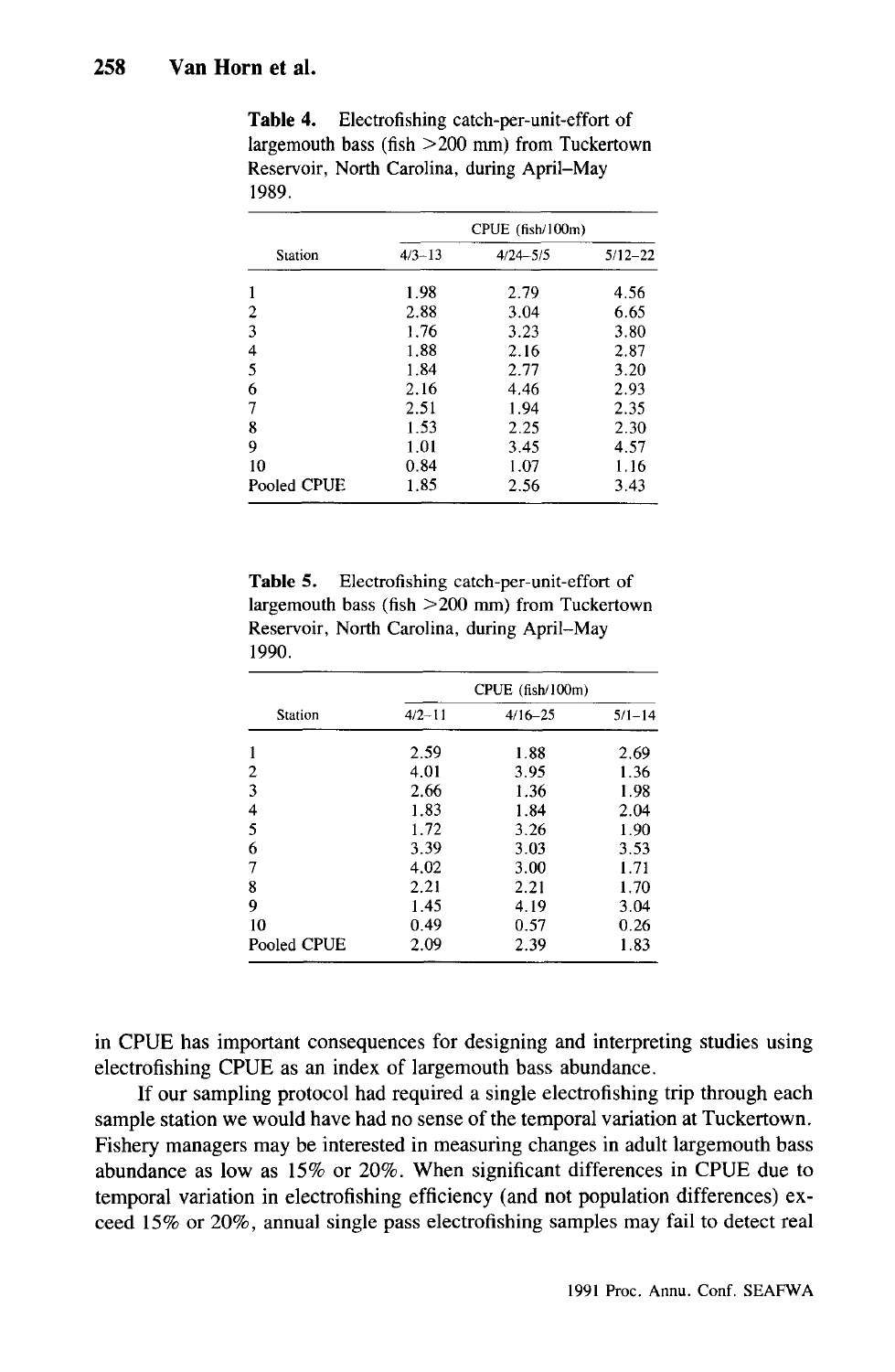changes of this order of magnitude or indicate changes where none have occurred based solely on chosen sample days.

The Tuckertown Reservoir data were collected with the intention of examining changes in largemouth bass abundance associated with a change in size and creel regulations (Chapman et al. 1991). Suppose an objective of the regulations change was to increase CPUE of bass  $>300$  mm by at least 25% over a 3-year study period. Assume the significant difference among samples in 1989 were not related to fish length and select any  $1$  of the 3 sample replicates to fulfill a 1-pass sample protocol. The possible CPUE's could thus differ from one another by increases of 34% to 85% (or correspondingly, by decreases of 25% to 46%). If this scenario was repeated as pre- and post-regulations change sampling, we would be unable to discern how largemouth bass abundance changed during the study.

Good precision and strong statistical tests indicating significance offer no protection against reaching false conclusions from sample comparisons based on annual single pass electrofishing if intra-seasonal variation in CPUE is present. The results may simply be 2 good estimates of CPUE dependant upon the prevailing electrofishing conditions.

When fisheries managers are interested in measuring small changes in CPUE which may have important fisheries management consequences it is important that the power of any statistical test is adequate (Peterman 1990) and that temporal variation in electrofishing efficiency is addressed. Traditional single pass electrofishing samples commonly used to monitor fish populations may be inadequate.

## **Literature Cited**

- Anderson, W.M. and C.F. Rabeni. 1988. Effects of gizzard shad introduction on a smallimpoundment fishery. Proc. Annu. Conf. Southeast. Assoc. Fish and Wildl. Agencies  $42:175 - 184.$
- Boxrucker, J. 1987. Largemouth bass influence on size structure of crappie populations. North Am. J. Fish. Manage. 7:273-278.
- Chapman, W.R., Jones, T.W., and S.L. Van Horn. 1991. Evaluation of a 300–400 mm protected slot regulation for largemouth bass. N.C. Wildl. Resour. Comm., Raleigh, Fed. Aid Proj. F-23-S. 21pp.
- Gilliland, E. 1985. Evaluation of Oklahoma's standardized electrofishing in calculating population structure indices. Proc. Annu. Conf. Southeast. Assoc. Fish and Wildl. Agencies 39:277-287.
- Hubbard, W.D. and L.E. Miranda, 1986. Competence of non-random electrofishing sampling in assessment of structural indices. Proc. Annu. Conf. Southeast. Assoc. Fish and Wildl. Agencies 40:79-84.
- Johnson, D.L. and L.A. Nielsen. 1983. Sampling considerations. Pages 1–21 in L.A. Nielsen and D.L. Johnson, eds. Fisheries techniques. Am. Fish. Soc., Bethesda, Md.
- Novinger, G.D. 1987. Evaluation of a 15.0-inch minimum length limit on largemouth bass and spotted bass catches at Table Rock Lake, Missouri. North Am. J. Fish. Manage. 7:260-272.
- Peterman, R.M. 1990. Statistical power analysis can improve fisheries research and management. Can. J. Fish. and Aquat. Sci. 47:2-15.